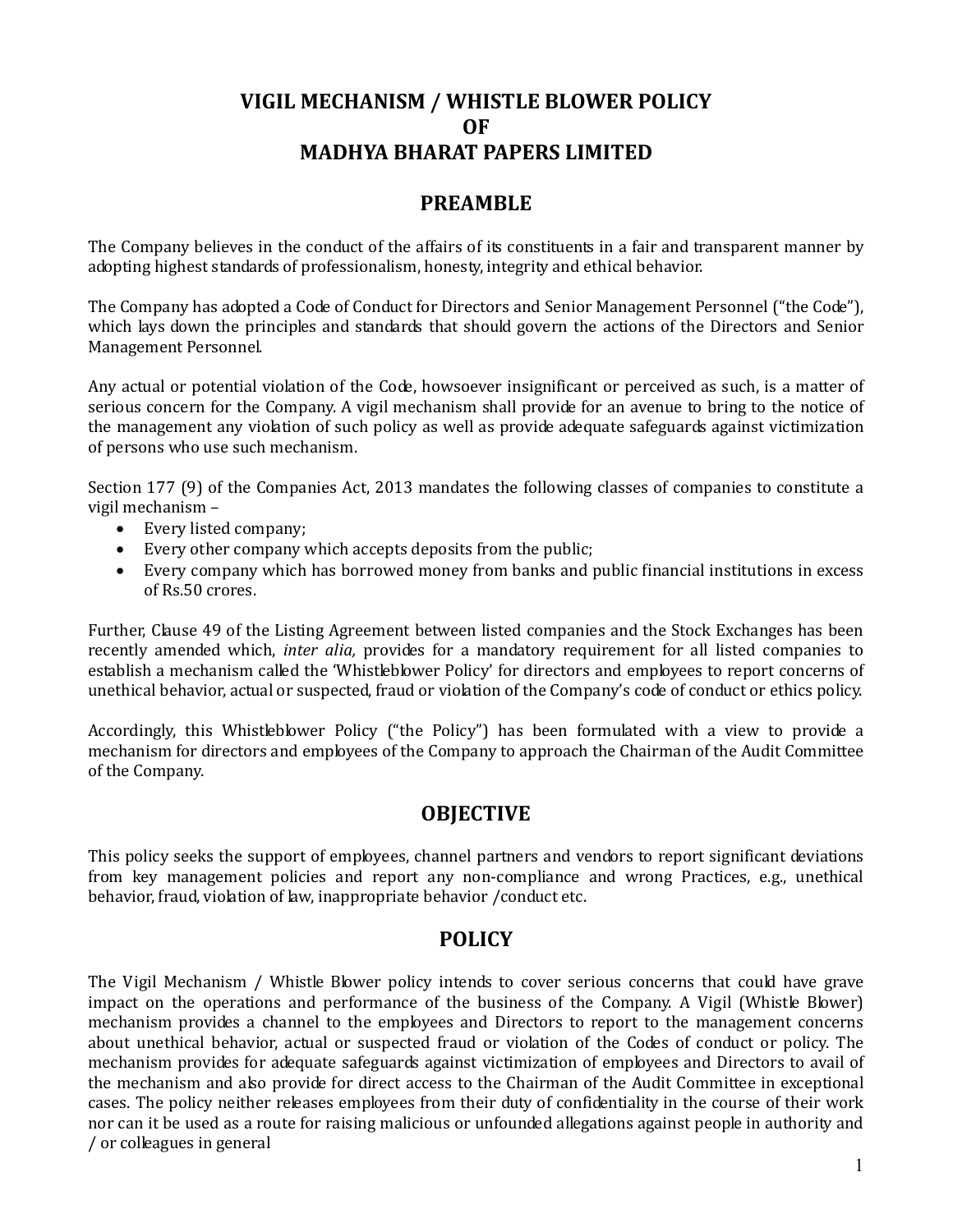## SCOPE OF THE POLICY

This Policy covers malpractices and events which have taken place / suspected to have taken place, misuse or abuse of authority, fraud or suspected fraud, violation of company rules, manipulations, negligence causing danger to public health and safety, misappropriation of monies, demanding and /or accepting gratification, obtaining a valuable thing without or inadequate consideration from a person with whom he have or may have official dealings, obtaining for self or any other person pecuniary benefits by corrupt or illegal means or abusing his position and other matters or activity on account of which the interest of the Company is affected and formally reported by whistle blowers concerning its employees.

The employees of the Company are eligible to make Protected Disclosures under the Policy. An employee can avail of the channel provided by this Policy for raising an issue covered under this Policy. The Policy generally covers malpractices and events which have taken place/suspected to take place involving:

- Abuse of authority
- Breach of contract
- Negligence causing substantial and specific danger to public health and safety
- Manipulation of Company's data/records
- Financial irregularities, including fraud or suspected fraud or Deficiencies in Internal Control and check or deliberate error in preparations of Financial Statements or Misrepresentation of financial reports
- Any unlawful act whether Criminal/ Civil
- Pilferage of confidential/propriety information
- Deliberate violation of law/regulation
- Wastage/misappropriation of Company's funds/assets
- Breach of Company Policy or improper practice of the Company's policies or procedures, failure to implement or comply with any approved Company Policy
- Willful negligence of assigned duties that could result in damage/loss to the Company

#### DEFINITIONS

"Alleged wrongful conduct" shall mean violation of law, Infringement of Company's rules, misappropriation of monies, actual or suspected fraud, substantial and specific danger to public health and safety or abuse of authority".

"Audit Committee" means a Committee constituted by the Board of Directors of the Company in accordance with the provisions of the Companies Act, 2013 and the Clause 49 of the Listing Agreement.

"Board" means the Board of Directors of the Company.

"Chief Executive Officer" means the Managing Director of the Company.

"Company" means the Madhya Bharat Papers Limited

"Code" means Code of Conduct for Directors and Senior Management Executives of Madhya Bharat Papers Limited

"Disciplinary Action" means any action that can be taken on the completion of/during the investigation proceedings including but not limiting to a warning, imposition of fine, suspension from official duties or any such action as is deemed to be fit considering the gravity of the matter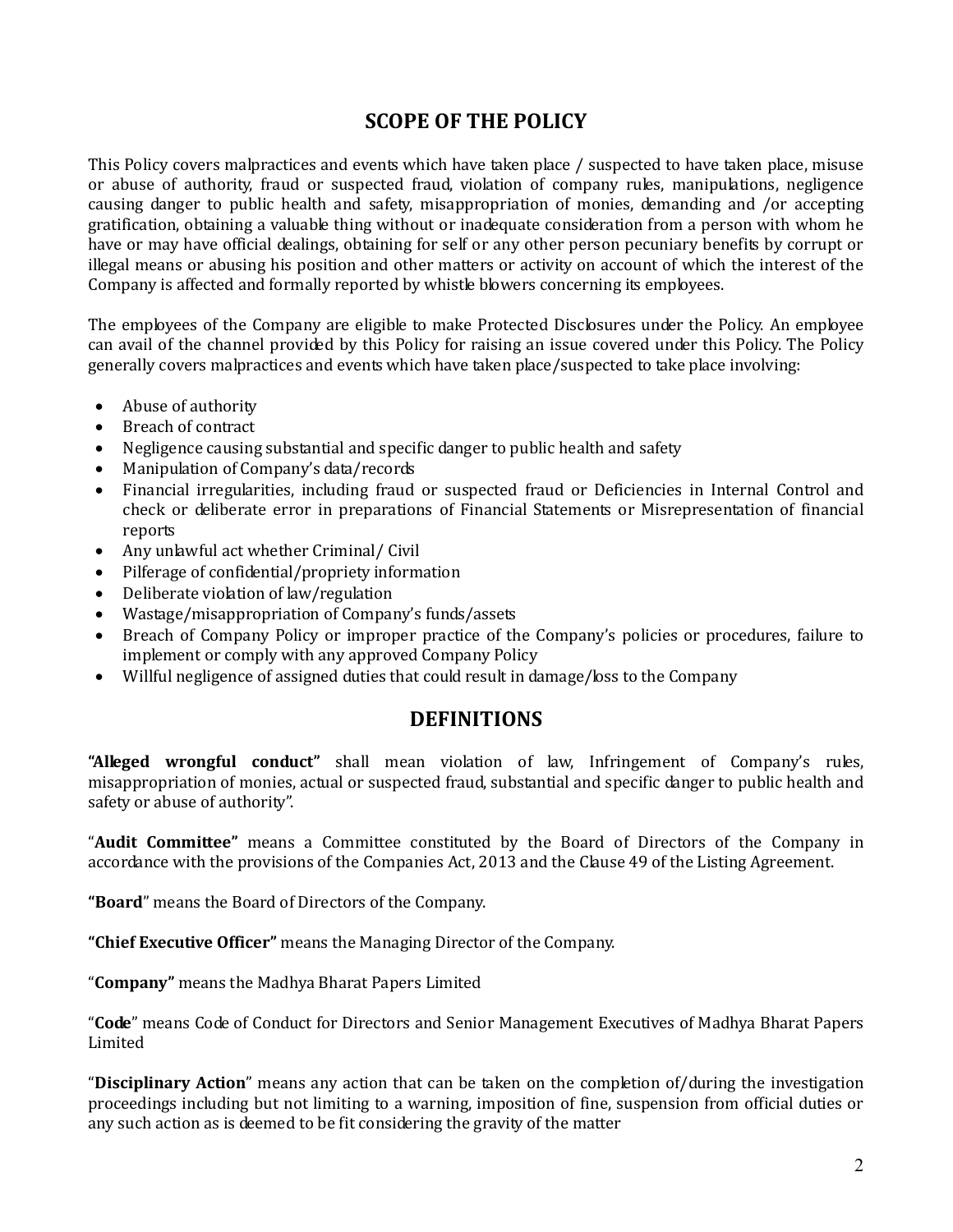"Employee" means all the present employees and whole time Directors of Madhya Bharat Papers Limited

"Good Faith" An employee shall be deemed to be communicating in "good faith" if there is a reasonable basis for communication of unethical and improper practices or any other alleged wrongful conduct. Good Faith shall be deemed lacking when the employee does not have personal knowledge on a factual basis for the communication or where the employee knew or reasonably should have known that the communication about the unethical and improper practices or alleged wrongful conduct is malicious, false or frivolous.

"Investigators" means that person authorized, appointed, consulted or approached by the Vigilance Officer and includes the auditors of the Company and the police.

"Protected Disclosure" means a concern raise by an employee or group of employees of the Company, through a written communication and made in good faith which discloses or demonstrates information about an unethical or improper activity under the title "SCOPE OF THE POLICY" with respect to the Company. It should be factual and not speculative or in the nature of an interpretation/conclusion and should contain as much specific information as possible to allow for proper assessment of the nature and extent of the concern.

"Subject" means a person or group of persons against or in relation to whom a Protected Disclosure is made or evidence gathered during the course of an investigation.

"Vigilance and Ethics Officer" means an officer appointed to receive protected disclosures from whistle blowers, maintaining records thereof, placing the same before the Audit Committee for its disposal and informing the Whistle Blower the result thereof.

"Whistle Blower" is an employee or group of employees who make a Protected Disclosure under this Policy and also referred in this policy as complainant.

### **ELIGIBILITY**

All employees and the Directors of the Company are eligible to make Protected Disclosures under the Policy in relation to matters concerning the Company.

# DISQUALIFICATIONS

- While it will be ensured that genuine Whistle Blowers are accorded complete protection from any kind of unfair treatment as herein set out, any abuse of this protection will warrant disciplinary action.
- Protection under this Policy would not mean protection from disciplinary action arising out of false or bogus allegations made by a Whistle Blower knowing it to be false or bogus or with a mala fide intent.

#### GUIDING PRINCIPLES

To ensure that this Policy is adhered to, and to assure that the concern will be acted upon seriously, the Company will:

- Ensure that the Whistleblower and/or the person processing the Protected Disclosure is not victimized for doing so
- Treat victimization as a serious matter, including initiating disciplinary action, if required, on such person/(s)
- Ensure complete confidentiality
- Not attempt to conceal evidence of the Protected Disclosure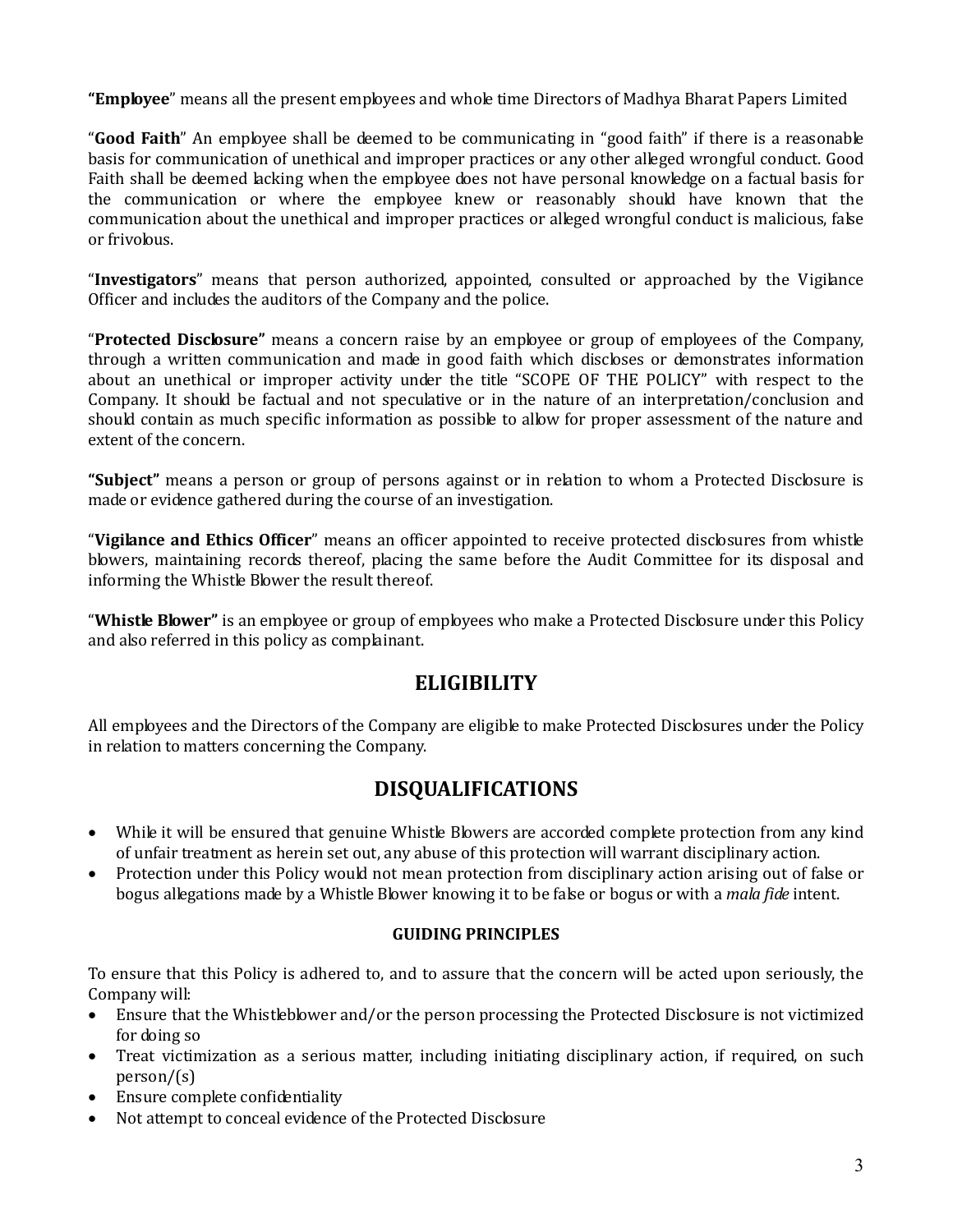- Take disciplinary action, if any one destroys or conceals evidence of the Protected Disclosure made/to be made
- Provide an opportunity of being heard to the persons involved especially to the Subject
- Disclosure in writing to be sent/ handed over in a sealed cover to the Chairman of the Audit Committee

# ANONYMOUS ALLEGATION

Whistleblowers must put their names to allegations as follow-up questions and investigation may not be possible unless the source of the information is identified. Disclosures expressed anonymously will ordinarily NOT be investigated.

# RECEIPT AND DISPOSAL OF PROTECTED DISCLOSURES

- All Protected Disclosures should be reported in writing by the complainant as soon as possible after the Whistle Blower becomes aware of the same so as to ensure a clear understanding of the issues raised and should either be typed or written in a legible handwriting in English.
- The Protected Disclosure should be submitted in a closed and secured envelope and should be super scribed as "Protected disclosure under the Whistle Blower policy". Alternatively, the same can also be sent through email with the subject "Protected disclosure under the Whistle Blower policy". If the complaint is not super scribed and closed as mentioned above, it will not be possible for the Audit Committee to protect the complainant and the protected disclosure will be dealt with as if a normal disclosure.
- In order to protect identity of the complainant, the Vigilance and Ethics Officer will not issue any acknowledgement to the complainants and they are further advised not to write their name / address on the envelope and not to enter into any further correspondence with the Vigilance and Ethics Officer.
- The Vigilance and Ethics Officer shall assure that in case any further clarification is required he will get in touch with the complainant.
- The Protected Disclosure should be forwarded under a covering letter signed by the complainant. The Vigilance and Ethics Officer shall detach the covering letter bearing the identity of the Whistle Blower and process only the Protected Disclosure.
- All Protected Disclosures should be addressed to the Vigilance and Ethics Officer of the Company or to the Chairman of the Audit Committee in exceptional cases.

The contact details of the Vigilance and Ethics Officer, Chairman of the Audit Committee and the CFO of the Company are as under:-

#### Name and Address of Vigilance and Ethics Officer

Shri Vinod Kumar Khanna Company Secretary Madhya Bharat Papers Limited Regd. Office: Village Birgahni, Rly & Post Champa Dist. Janjgir-Champa, Chhattisgarh-495 671 Corp. Office: 113, Park Street, 4th Floor, North Block, Kolkata – 700 016, West Bengal Email- vkkhnna@sardaplywood.com

Protected Disclosure against the Vigilance and Ethics Officer should be addressed to the Chairman of the Audit Committee/ CFO of the company. The contact details of the Chairman of the Audit Committee and CFO are as under: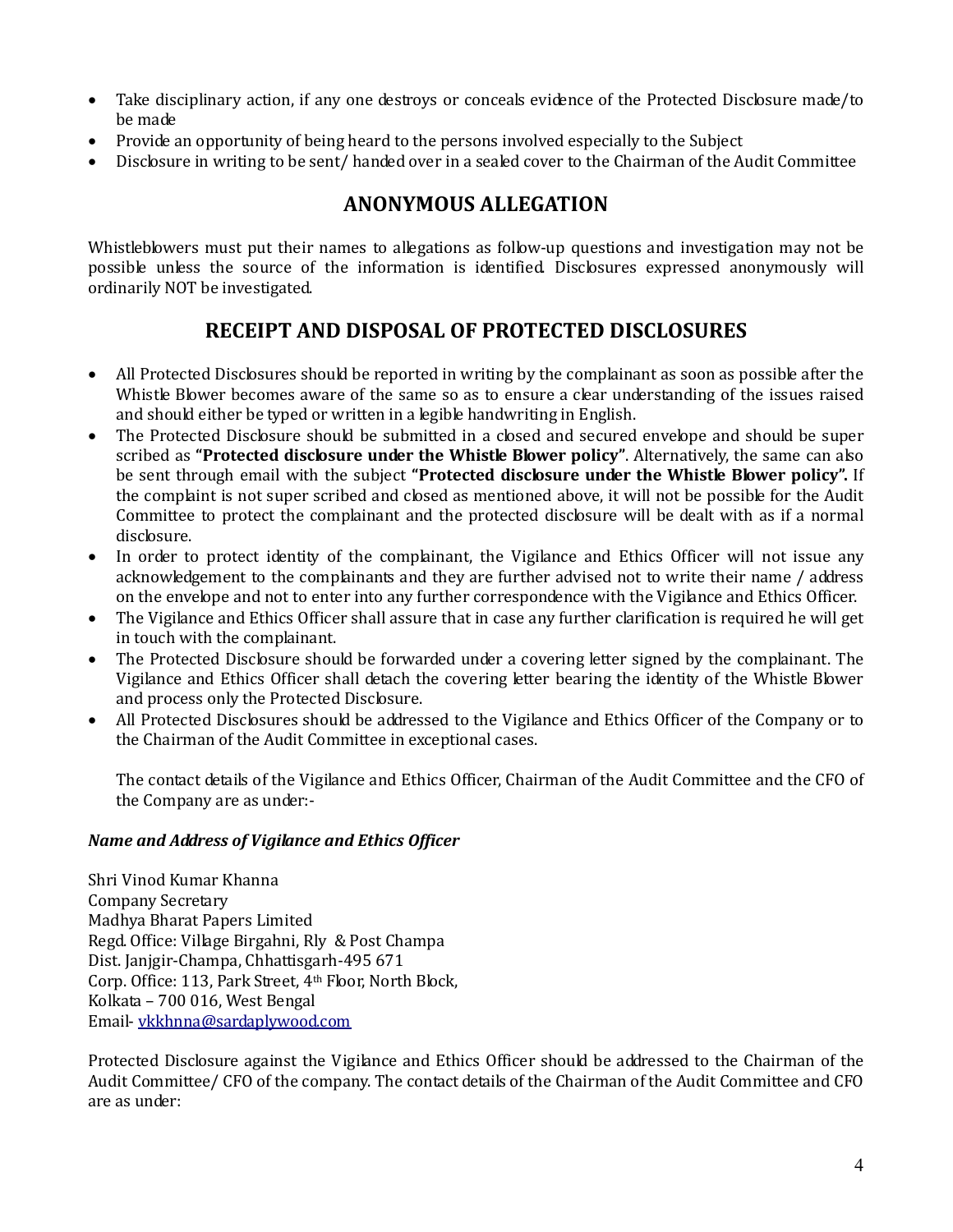#### Name and Address of Chairman of the Audit Committee

Shri Abhas Sen Chairman of Audit Committee Madhya Bharat Papers Limited Regd. Office: Village Birgahni, Rly & Post Champa Dist. Janjgir-Champa, Chhattisgarh-495 671 Corp. Office: 113, Park Street, 4th Floor, North Block, Kolkata – 700 016, West Bengal Email-mbplcal@vsnl.net

#### Name & Address of the Chief Financial Officer

Shri Jagdish Dua Chief Financial Officer Madhya Bharat Papers Limited Regd. Office: Village Birgahni, Rly & Post Champa Dist. Janjgir-Champa, Chhattisgarh-495 671 Corp. Office: 113, Park Street, 4th Floor, North Block, Kolkata – 700 016, West Bengal Email-jdua@sardaplywood.com

#### INVESTIGATION

- All protected disclosures under this policy will be recorded and thoroughly investigated by the Vigilance and Ethics Officer/ Chairman of the Audit Committee.
- The Audit Committee may investigate and may at its discretion consider involving any other Officer of the Company and/ or an outside agency for the purpose of investigation.
- The decision to conduct an investigation is by itself not an accusation and is to be treated as a neutral fact-finding process. The outcome of the investigation may not support the conclusion of the Whistleblower that an improper or unethical act was committed.
- The identity of a Subject will be kept confidential to the extent possible given the legitimate needs of law and the investigation.
- Subject(s) will normally be informed in writing of the allegations at the outset of a formal investigation and have opportunities for providing their inputs during the investigation.
- Subject(s) shall have a duty to co-operate with the Vigilance and Ethics Officer and the Audit Committee or any of the Investigators during investigation to the extent that such co-operation will not compromise self-incrimination protections available under the applicable laws.
- Subject(s) have a right to consult with a person or persons of their choice, other than the Vigilance and Ethics Officer / Investigators and/or members of the Audit Committee and/or the Whistle Blower. Subject(s) shall be free at any time to engage counsel at their own cost to represent them in the investigation proceedings.
- Subject(s) have a responsibility not to interfere with the investigation. Evidence shall not be withheld, destroyed or tampered with, and witness shall not be influenced, coached, threatened or intimidated by the subject(s).
- Unless there are compelling reasons not to do so, subject(s) will be given the opportunity to respond to material findings contained in the investigation report. No allegation of wrong doing against a subject(s) shall be considered as maintainable unless there is good evidence in support of the allegation.
- Subject(s) have a right to be informed of the outcome of the investigations. If allegations are not sustained, the Subject(s) should be consulted as to whether public disclosure of the investigation results would be in the best interest of the Subject and the Company.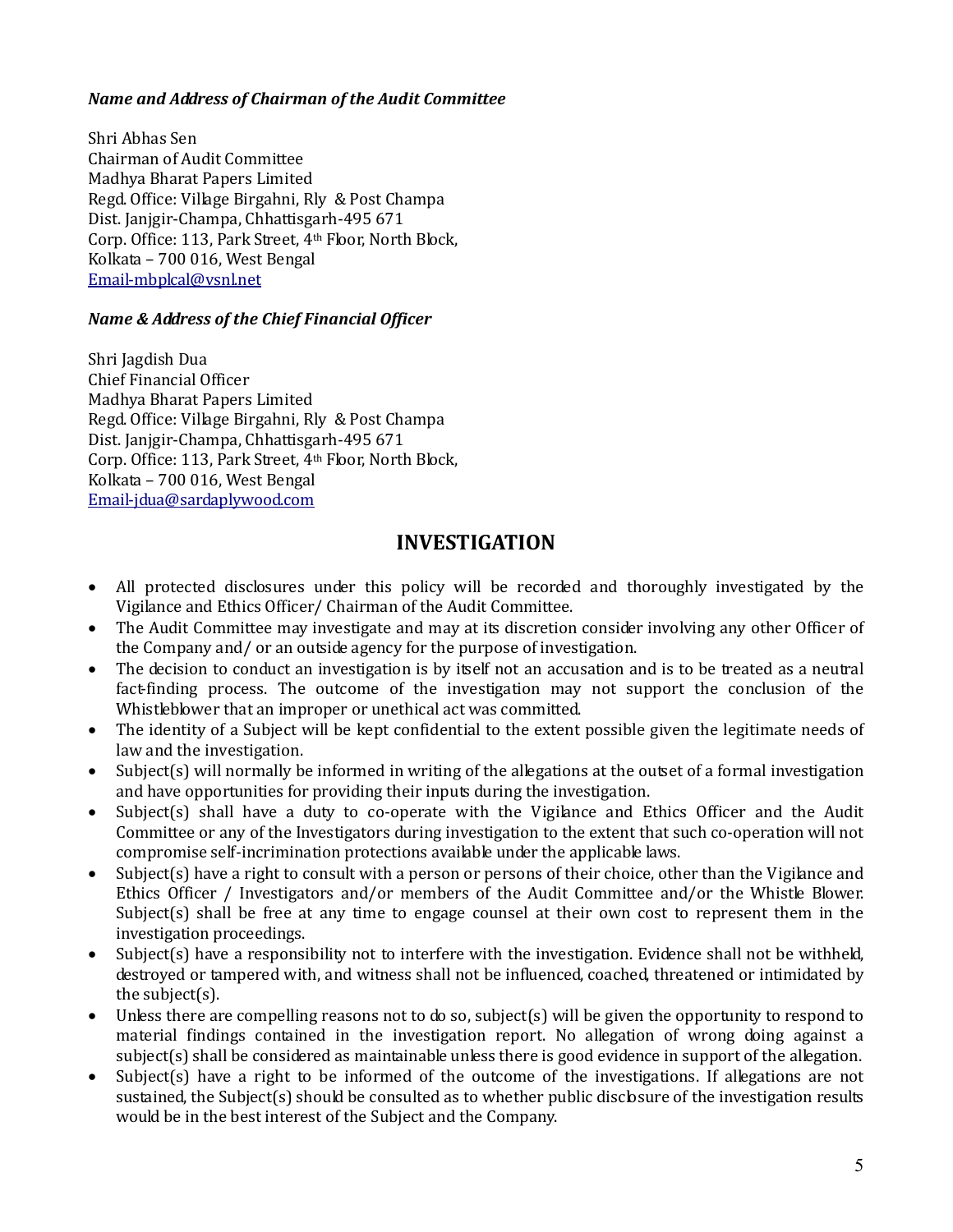• The investigation shall be completed normally within 90 days of the receipt of the protected disclosure and is extendable by such period as the Audit Committee deems fit.

#### PROTECTION

- No unfair treatment will be meted out to a Whistleblower by virtue of his/her having reported a Protected Disclosure under this Policy. The Company, as a policy, condemns any kind of discrimination, harassment, victimization or any other unfair employment practice being adopted against Whistleblowers. Complete protection will, therefore, be given to Whistleblowers against any unfair practice like retaliation, threat or intimidation of termination/suspension of service, disciplinary action, transfer, demotion, refusal of promotion, or the like including any direct or indirect use of authority to obstruct the Whistleblower's right to continue to perform his/her duties/functions including making further Protected Disclosure. The Company will take steps to minimize difficulties, which the Whistleblower may experience as a result of making the Protected Disclosure. Thus, if the Whistleblower is required to give evidence in criminal or disciplinary proceedings, the Company will arrange for the Whistleblower to receive advice about the procedure, etc.
- A Whistleblower may report any violation of the above clause to the Vigilance and Ethics Officer / Chairman of the Audit Committee, who shall investigate into the same and recommend suitable action to the management.
- The identity of the Whistleblower shall be kept confidential to the extent possible and permitted under law. Whistleblowers are cautioned that their identity may become known for reasons outside the control of the Vigilance and Ethics Officer / Chairman of the Audit Committee (e.g. during investigations carried out by Investigators).
- Any other Employee or Director assisting in the said investigation shall also be protected to the same extent as the Whistleblower.

# INVESTIGATORS

- Investigators are required to conduct a process towards fact-finding and analysis. Investigators shall derive their authority and access rights from the Vigilance and Ethics Officer / Chairman of the Audit Committee when acting within the course and scope of their investigation.
- Technical and other resources may be drawn upon as necessary to augment the investigation. All Investigators shall be independent and unbiased both in fact and as perceived. Investigators have a duty of fairness, objectivity, thoroughness, ethical behavior, and observance of legal and professional standards.
- Investigations will be launched only after a preliminary review which establishes that:
	- a. the alleged act constitutes an improper or unethical activity or conduct, and
		- b. either the allegation is supported by information specific enough to be investigated, or matters that do not meet this standard may be worthy of management review, but investigation itself should not be undertaken as an investigation of an improper or unethical activity.

### DECISION

If an investigation leads the Vigilance and Ethics Officer / Chairman of the Audit Committee /CFO to conclude that an improper or unethical act has been committed, the Vigilance and Ethics Officer / Chairman of the Audit Committee /CFO shall recommend to the management of the Company to take such disciplinary or corrective action as he may deem fit. It is clarified that any disciplinary or corrective action initiated against the Subject as a result of the findings of an investigation pursuant to this Policy shall adhere to the applicable personnel or staff conduct and disciplinary procedures.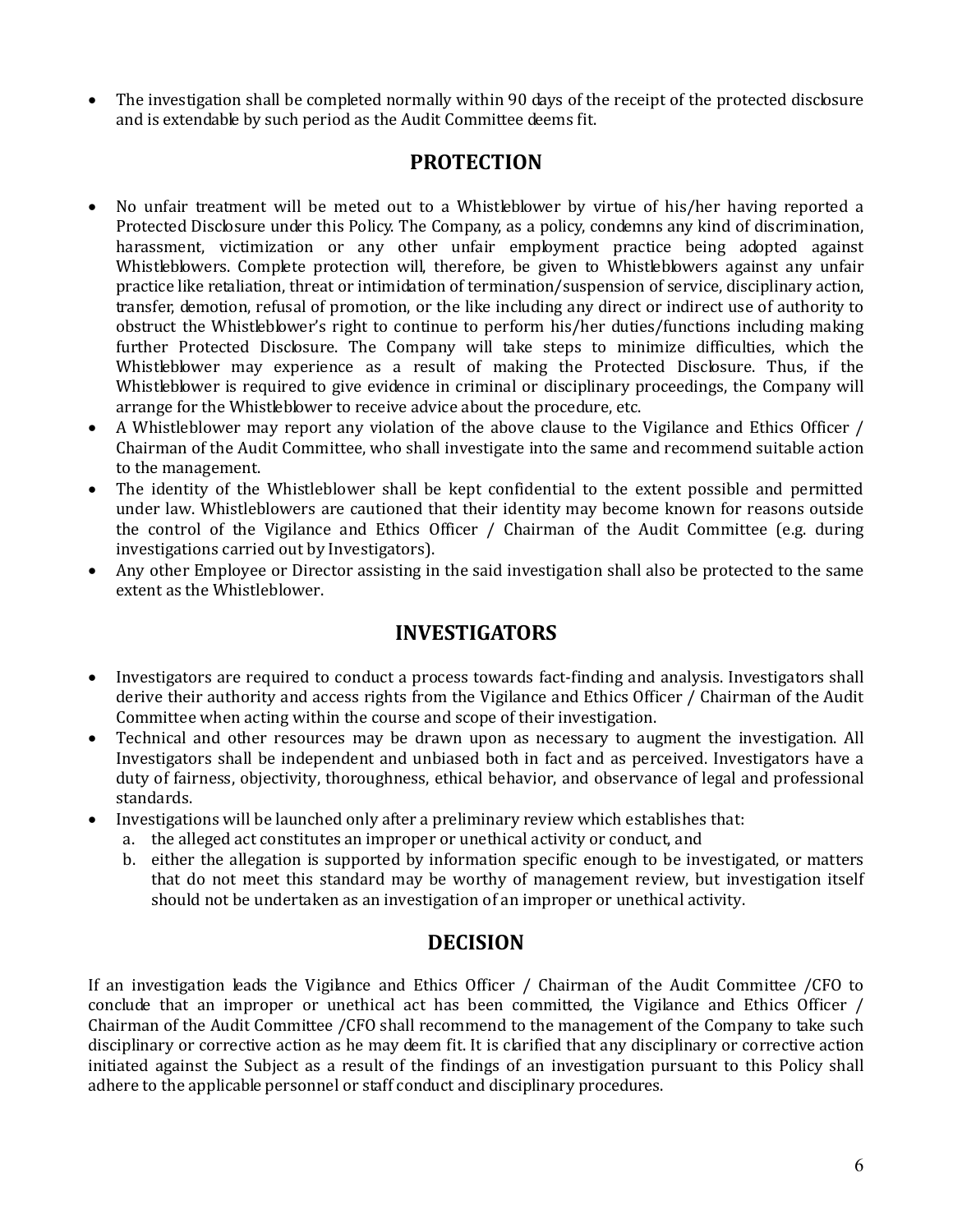## REPORTING

- The Vigilance and Ethics Officer shall submit a report to the Chairman of the Audit Committee on a regular basis about all Protected Disclosures referred to him/her since the last report together with the results of investigations, if any.
- If the report of investigation is not to the satisfaction of the complainant, the complainant has the right to report the event to the appropriate legal or investigating agency.
- A complainant who makes false allegations of unethical & improper practices or about alleged wrongful conduct of the subject to the Vigilance and Ethics Officer or the Chairman of the Audit Committee shall be subject to appropriate disciplinary action in accordance with the rules, procedures and policies of the Company.

# RETENTION OF DOCUMENTS

All Protected Disclosures in writing or documented along with the results of investigation relating thereto shall be retained by the Company for a minimum period of seven years.

# SECRECY / CONFIDENTIALITY

The Complainant, Vigilance and Ethics Officer, Chairman and the members of the Audit Committee, CFO the Subject and everybody involved in the process shall:

- Maintain confidentiality of all matters under this Policy
- Discuss only to the extent or with those persons as required under this policy for completing the process of investigations.
- Not keep the papers unattended anywhere at any time
- Keep the electronic mails / files under password.

Protected Disclosures and any resulting investigations, reports or resulting actions will generally not be disclosed to the public except as required by any legal requirements or regulations or by any corporate policy in place at that time

# PROTECTION TO WHISTLE BLOWER

If an employee raises a concern under this Policy, he/she will not be at risk of suffering any form of reprisal or retaliation. Retaliation includes discrimination, reprisal, harassment or vengeance in any manner. He/she will not be at the risk of losing her/ his job or suffer loss in any other manner like transfer, demotion, refusal of promotion, or the like including any direct or indirect use of authority to obstruct the Whistleblower's right to continue to perform his/her duties/functions including making further Protected Disclosure, as a result of reporting under this Policy.

# ACCOUNTABILITIES – WHISTLE BLOWERS

- Bring to early attention of the Company any improper practice they become aware of. Although they are not required to provide proof, they must have sufficient cause for concern. Delay in reporting may lead to loss of evidence and also financial loss for the Company
- Avoid anonymity when raising a concern
- Follow the procedures prescribed in this policy for making a Disclosure
- Co-operate with investigating authorities, maintaining full confidentiality
- The intent of the policy is to bring genuine and serious issues to the fore and it is not intended for petty disclosures
- A whistleblower has the right to protection from retaliation